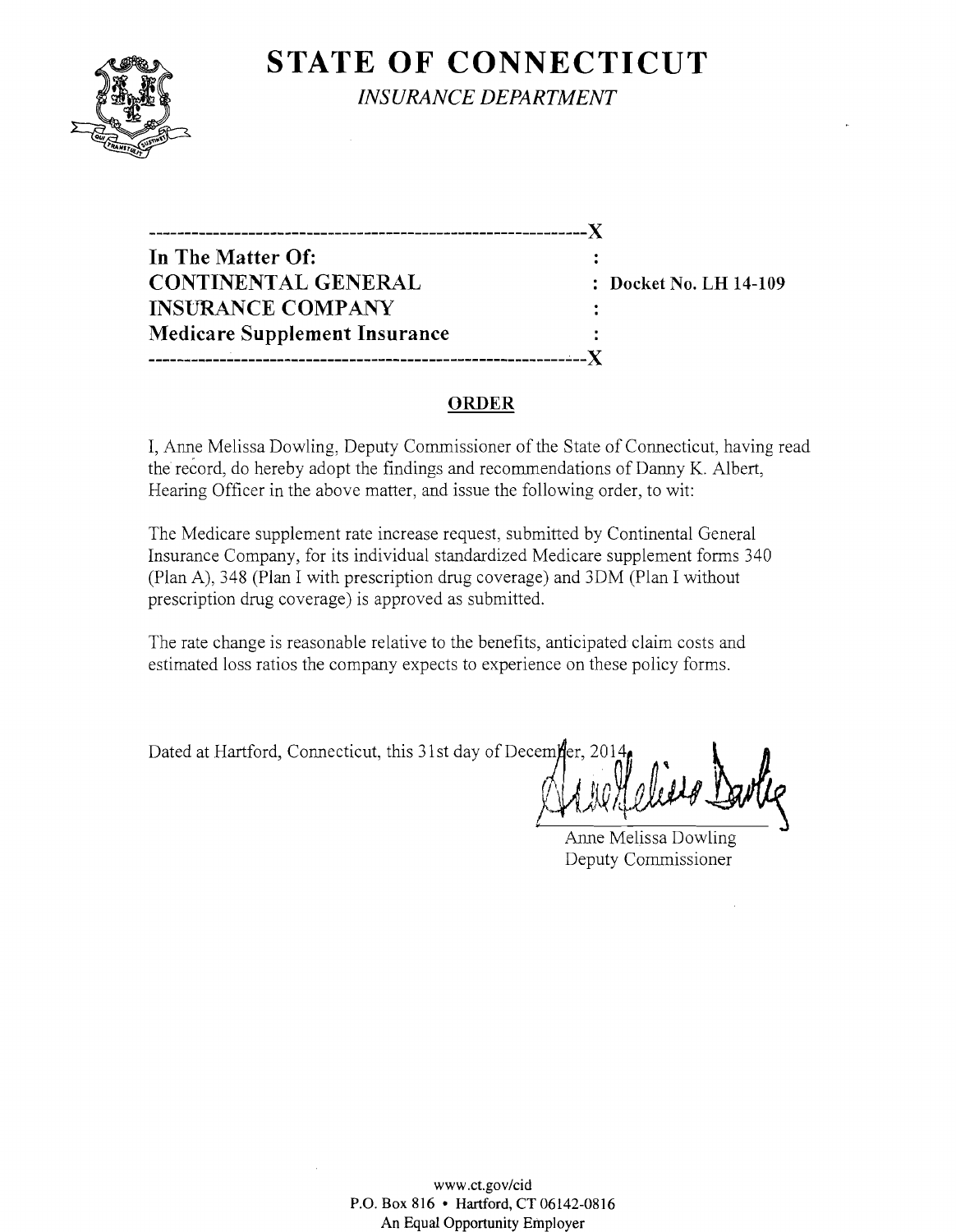# **STATE OF CONNECTICUT**



*INSURANCE DEPARTMENT* 

| In The Matter Of: |  |
|-------------------|--|

-------------------------------------------------------------)(

CONTINENTAL GENERAL DOCKET No. LH 14-109

# **PROPOSED FINAL DECISION**

# **1. INTRODUCTION**

INSURANCE COMPANY

Medicare Supplement Insurance

The Insurance Commissioner of the State of Connecticut is empowered to review rates charged for individual and group Medicare supplement policies sold to any resident of this State who is eligible for Medicare. This regulatory authority is carried out in accordance with statutes found in Chapter 700c of the Connecticut General Statutes.

After due notice, a public hearing was held at the Insurance Department in Hartford on December 17, 2014 to consider whether or not the rate filing by Continental General Insurance Company on its Medicare supplement business should be approved.

No members of the public attended the hearing.

No company representatives were in attendance.

The hearing was conducted in accordance with the requirements of Section 38a-474, Connecticut General Statutes, the Uniform Administrative Procedures Act, Chapter 54 of the Connecticut General Statutes, and the Insurance Department Rules of Practice, Section 38a-8-1 et seq. of the Regulations of Connecticut State Agencies.

## Background

A Medicare supplement (or Medigap) policy is a private health insurance policy sold on an individual or group basis which provides benefits that are additional to the benefits provided by Medicare. For many years Medicare supplement policies have been highly regulated under both state and federal law to protect the interests of persons eligible for Medicare who depend on these policies to provide additional coverage for the costs of health care.

Effective December 1, 2005, Connecticut amended its program of standardized Medicare supplement policies in accordance with Section 38a-495a of the Connecticut General Statutes, and Sections 38a-495a-1 through 38a-495a-21 of the Regulations of Connecticut Agencies. This program, which conforms to federal requirements, provides that all insurers offering Medicare supplement policies for sale in the state must offer the basic "core" package of benefits known as Plan A. Insurers may also offer anyone or more of eleven other plans (Plans B through N).

> www.ct.gov/cid P.O. Box 816 • Hartford, CT 06142-0816 An Equal Opportunity Employer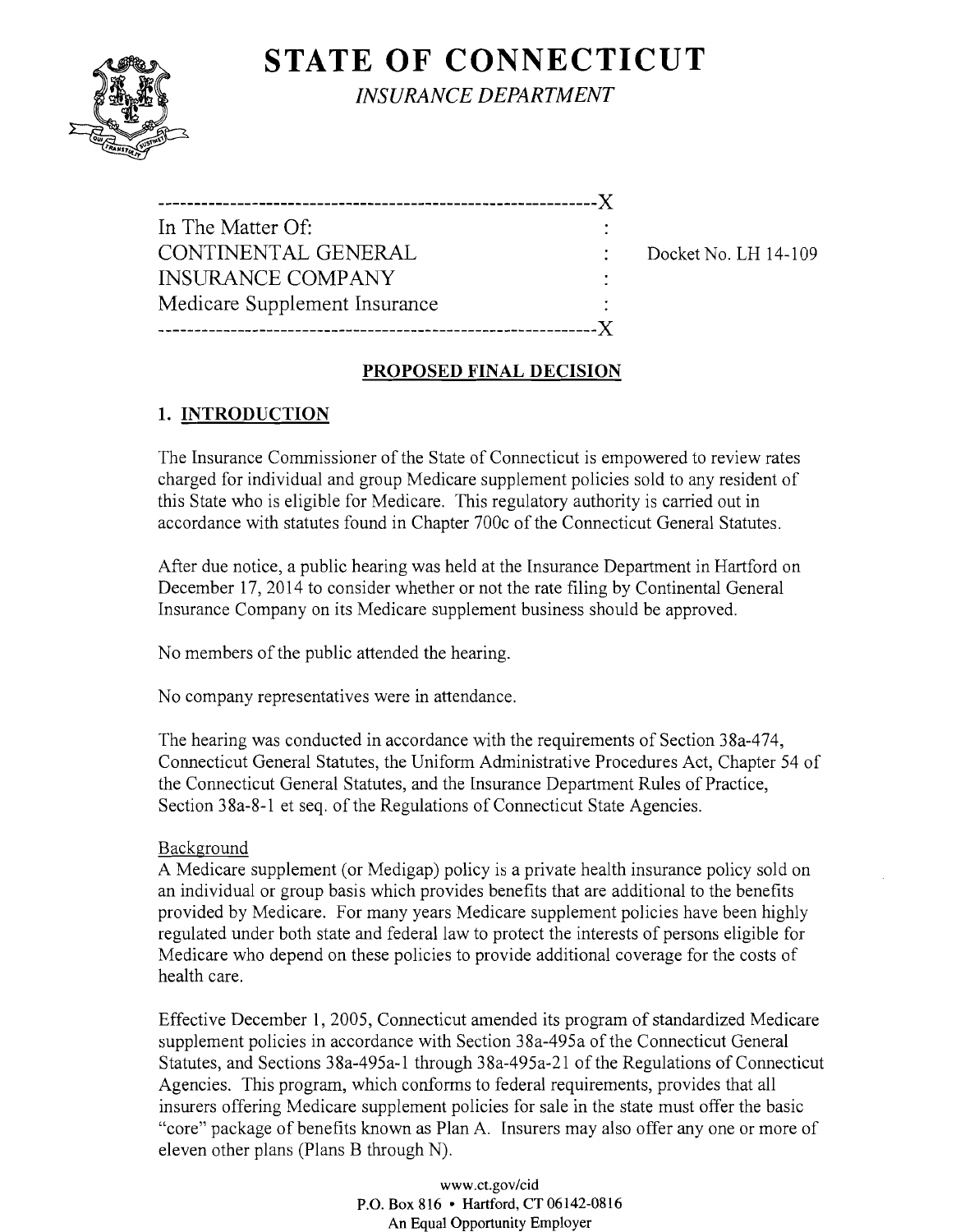Effective January 1,2006, in accordance with Section 38a-495c of the Connecticut General Statutes (as amended by Public Act 05-20) premiums for all Medicare supplement policies in the state must use community rating. Rates for Plans A through N must be computed without regard to age, gender, previous claims history or the medical condition of any person covered by a Medicare supplement policy or certificate.

The statute provides that coverage under Plan A through N may not be denied on the basis of age, gender, previous claims history or the medical condition of any covered person. Insurers may exclude benefits for losses incurred within six months from the effective date of coverage based on a pre-existing condition.

Effective October **1,** 1998, carriers that offer Plan B or Plan C must make these plans as well as Plan A, available to all persons eligible for Medicare by reason of disability.

Insurers must also make the necessary arrangements to receive notice of all claims paid by Medicare for their insureds so that supplemental benefits can be computed and paid without requiring insureds to file claim forms for such benefits. This process of direct notice and automatic claims payment is commonly referred to as "piggybacking" or "crossover".

Sections 38a-495 and 38a-522 of the Connecticut General Statutes and Section 38a-495a-10 of the Regulations of Connecticut Agencies, states that individual and group Medicare supplement policies must have anticipated loss ratios of 65% and 75%, respectively. Under Sections 38a-495-7 and 38a-495a-10 of the Regulations of Connecticut Agencies, filings for rate increases must demonstrate that actual and expected losses in relation to premiums meet these standards, and anticipated loss ratios for the entire future period for which the requested premiums are calculated to provide coverage must be expected to equal or exceed the appropriate loss ration standard.

Section 38a-473 of the Connecticut General Statutes provides that no insurer may incorporate in its rates for Medicare supplement policies factors for expenses that exceed 150% of the average expense ratio for that insurer's entire written premium for all lines of health insurance for the previous calendar year.

### II. **FINDING OF FACT**

After reviewing the exhibits entered into the record of this proceeding, and utilizing the experience, technical competence and specialized knowledge of the Insurance Department, the undersigned makes the following findings of fact:

- 1. Continental General Insurance Company has requested a 5% rate increase on forms 340 (Plan A), 348 (Plan I *wi* Rx) and 3DM (Plan I *wlo* Rx), each of which are individual standardized Medicare supplement plans.
- 2. There are currently 211 policyholders nationwide and 7 in the state of Connecticut.
- 3. The last rate increase granted was 5% for all Plans effective *8/3/2013.*
- 4. The proposed rates are expected to satisfy the Connecticut statutory loss ratio of 65% required of individual Medicare supplement forms.